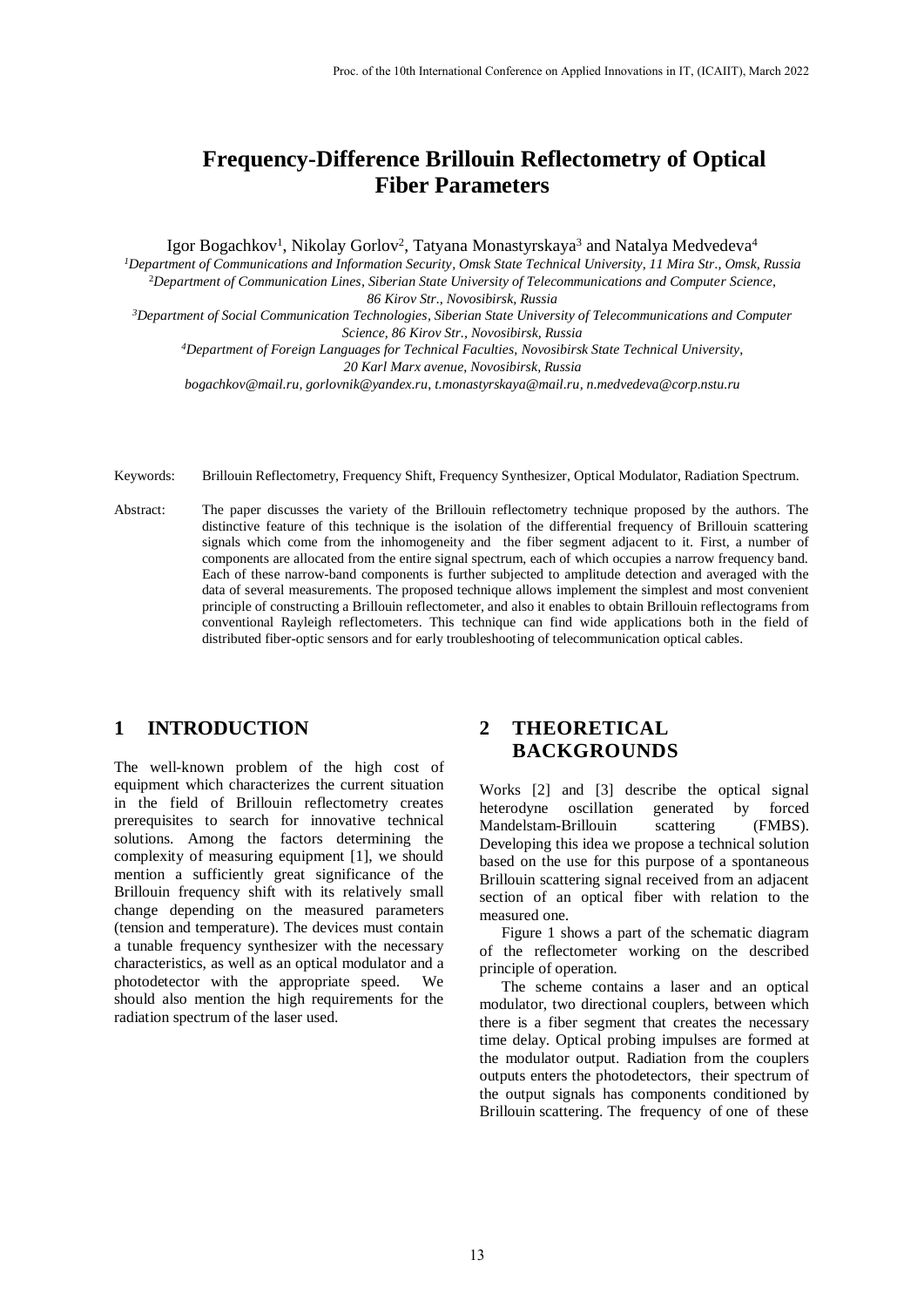

Figure 1: Schematic diagram of the frequency-difference Brillouin reflectometer.

signals is shifted by a mixer and a heterodyne oscillator. The received signal as well as the signal from the output of another photodetector are fed into the second mixer to form a differential frequency. After being filtered by means of a low-pass filter (LPF), the output signal from this mixer is amplified, digitized and processed using a microcomputer to obtain a reflectogram.

According to the scheme, the signal frequency at the output of the LPF placed after the second mixer is determined (at a fixed frequency of the heterodyne oscillator) by the frequency difference of the Brillouin scattering signals in neighboring fiber sections whose beginnings are located at a distance equal to the length of the delay fiber.

Additional frequency conversion is particularly necessary to enable the identification of the direction of change in the tension (or temperature) of the fiber as the wave path propagates along it. This inhomogeneity of the fiber state will be further referred to as Brillouin inhomogeneity. Let us consider the probing impulse and the inhomogeneity, the lengths of which do not exceed the length of the delay fiber *ld*, (Figure 2). The figure shows how the frequency difference between the source and delayed signals changes when the packet passes through the inhomogeneity in the absence and the presence of additional frequency conversion.

In the first case, the frequency shift of the Brillouin signal due to the presence of inhomogeneity does not depend on which of the packets (the source one or the delayed one) is inside the inhomogeneity. In both cases, the frequency increment *∆fH* is the same. It is also possible that the

first inhomogeneity is followed by the second one, in which the frequency shift occurs in the same direction and by the same value. If the position of the source packet corresponds to this second inhomogeneity, and the position of the delayed one corresponds to the first inhomogeneity, then the frequency shift will also be equal to *∆fH* and it will not be possible to distinguish this situation from the one shown on the right top in Figure 2.

The presence of additional frequency conversion makes it possible to solve this problem (Figure 2, lower graphs). Additional frequency shift *∆fadd* must satisfy the inequation [4].

$$
\Delta f_{add} \geq |\Delta f_{\text{H}}_{max}| + \frac{2}{t_{min}}.
$$

where *∆f<sup>H</sup> max* is the maximum frequency shift due to inhomogeneity;

*tmin* is the minimum duration of the signal element corresponding to the Brillouin inhomogeneity.

The second term takes into account the restriction imposed by Kotelnikov's theorem. It enables us to detect short inhomogeneities, which also have a small effect on the frequency of the scattered signal.

The upper graph corresponds to the absence of an additional frequency conversion, and the lower graph corresponds to the presence of this conversion.

To obtain a tension or temperature distribution curve along the fiber, it is necessary to integrate the dependence of the difference frequency on time (distance), taking as zero the value corresponding to the shift frequency *∆fadd*.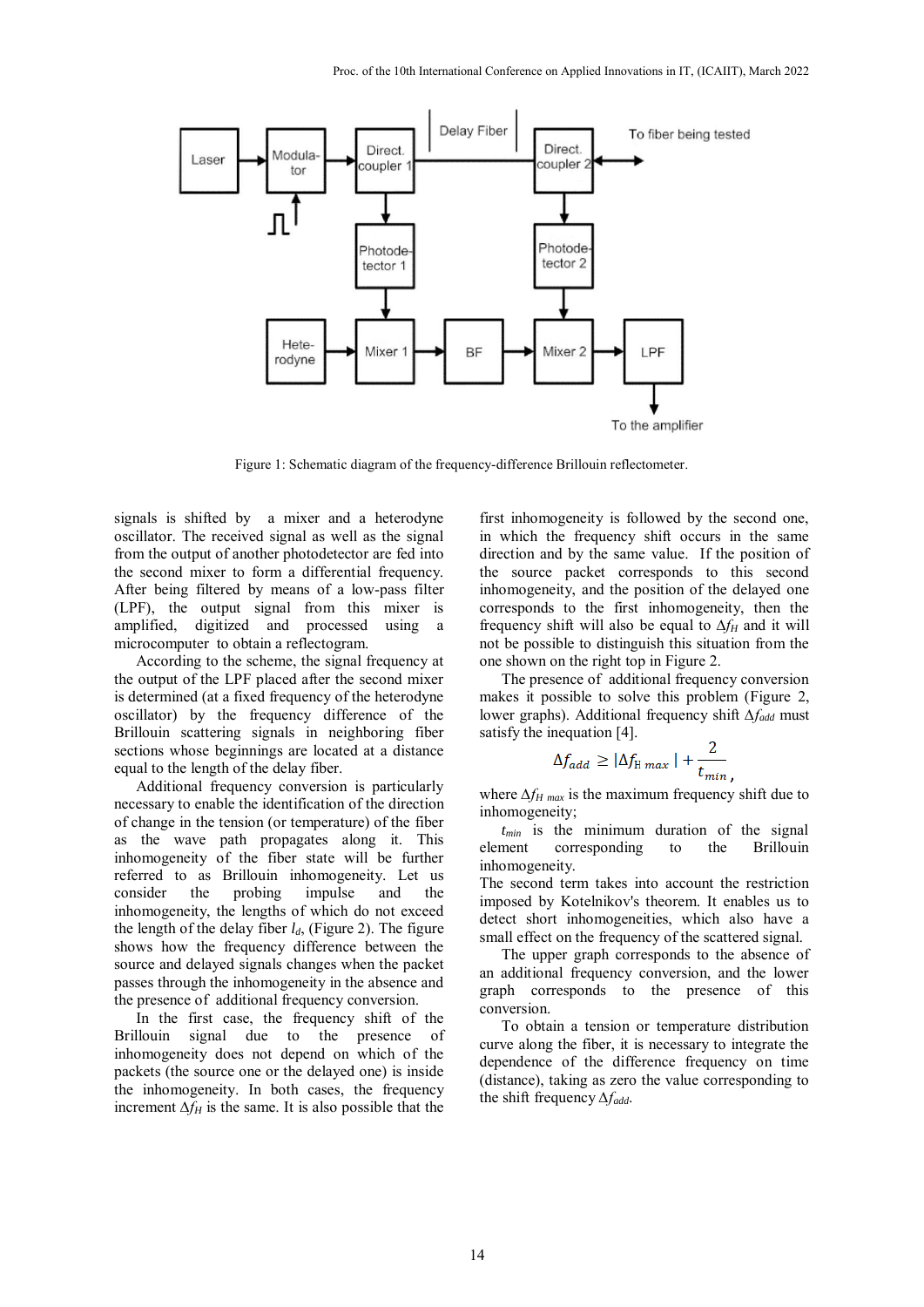

Figure 2: Frequencies of Brillouin scattered signals for a short-length probing impulse.

We should note a number of significant deficiencies of the scheme, which include high requirements for the speed of photodetectors, the presence of microwave mixers, as well as the fact that due to the use of an additional directional coupler, the power of the backscattering signal drops by 3 dB. Therefore, a technical solution providing for the presence of adirectional coupler and one photodetector at the input of which there are both outgoing and delayed optical signals is of considerable practical interest. At the output of such a detector, it is possible to distinguish difference spectral components and this significantly reduces the requirements for its performance. We have to find a method to determine the direction of change of the measured value in the path of propagation of the probing impulse [5].

Obviously, the longer the delay time, the longer inhomogeneities can be determined unambiguously. This trend also takes place concerning the increase in the length of the probing impulse (Figure 3).

Let us note that in the situation shown in Figure 3, with a probing impulse length exceeding the length of the Brillouin inhomogeneity, signals scattered by both this inhomogeneity and adjacent fiber sections will simultaneously occur at the photodetector input. This allows us to formulate a very important conclusion. The signal at the output of the photodetector of a conventional reflectometer can carry information about the presence of Brillouin inhomogeneities in the fiber and theoretically can be detected in digitized data stored in the device memory by special processing.



Figure 3: Frequencies of Brillouin scattered signals for a long-length probing impulse.

The increase in the wavelength of the probing impulse is known to decrease the resolution of the OTDR [6]. Therefore, each measurement cycle of this kind should include obtaining a number of reflectograms at different packet lengths. The data generated by the reflectometer and transmitted to further processing stages should not be the result of an averaged set of received reflectograms, since in this case the Brillouin component of the signal would be suppressed.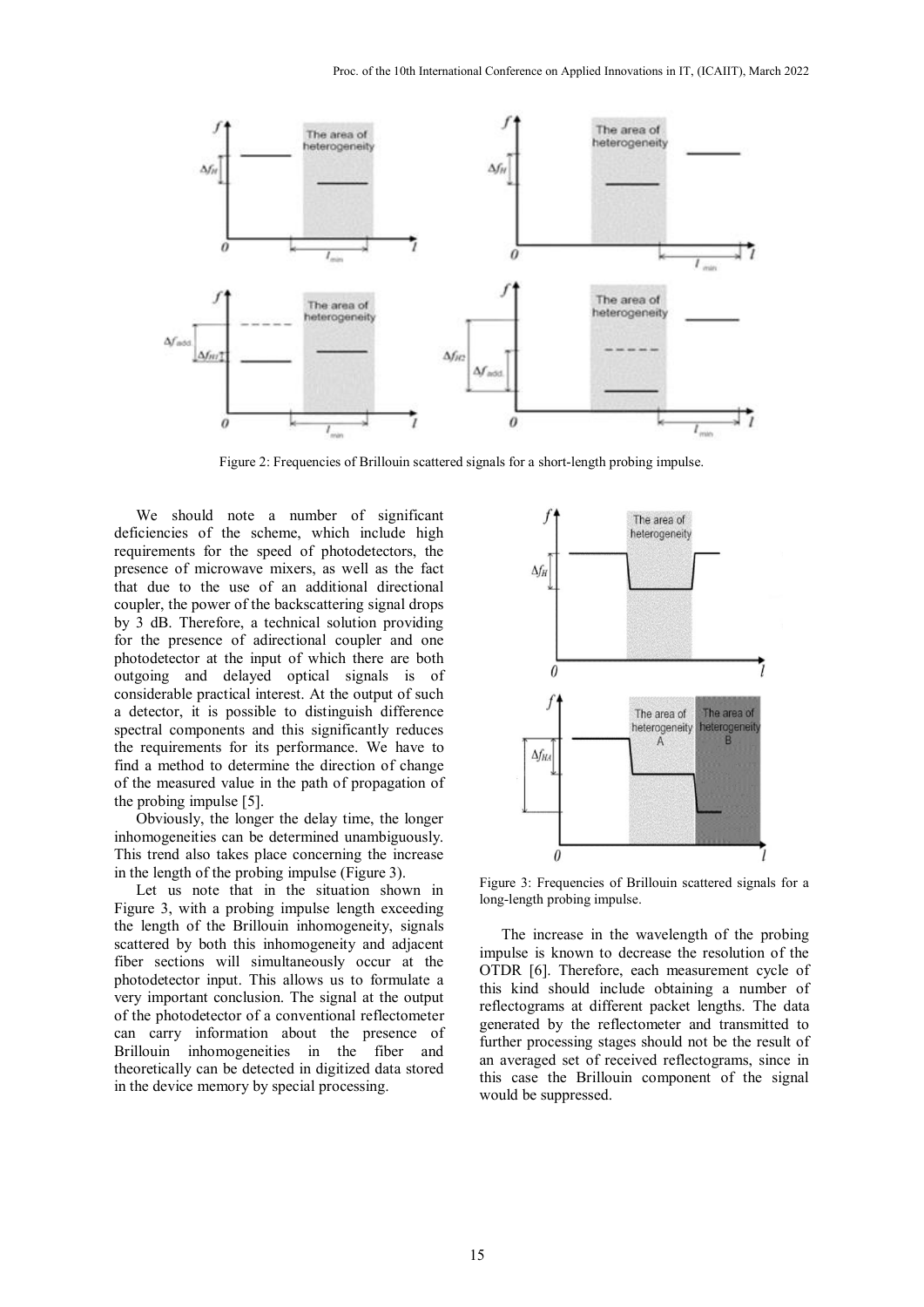In order to extract data on Brillouin inhomogeneities, processing of the digital image of the fiber response stored in the memory of the reflectometer can be performed as follows. First, a number of components are allocated from the entire signal spectrum, each of which occupies a narrow frequency band. A set of such adjacent frequency bands should cover the entire spectrum region of the original signal, in which components due to Brillouin scattering may occur. Each of these narrow-band components is further subjected to amplitude detection. This is followed by averaging over the data of several measurements.

The data set formed at the detection stage and averaged carries information about both the frequency of the Brillouin scattering signal and its amplitude. The latter is determined by summing the amplitudes of all components and can be determined only in cases where there is at least one non–zero summand, i.e., in the fiber sections where the frequency of the Brillouin signal changes. For the remaining points the amplitude should be determined by interpolation and extrapolation methods.

Information about the value of the Brillouin frequency shift is contained in the distribution of amplitudes between the components and can be isolated in the manner described below. With each signal envelope obtained as a result of detection, an action is performed that can be called conditional or adaptive inversion. The next step is time integration. The data obtained as a result of it for each narrow frequency band should be multiplied by weight coefficients, and the products should be summed up element-by-element in order to obtain the dependence of the tension (or temperature) of the fiber on its length. The result together with the previously obtained data on the signal amplitude is used to form a three-dimensional Brillouin reflectogram.

The idea of adaptive inversion is that the signal is either inverted or not, depending on certain conditions. The need for inversion is due to the absence of an additional frequency shift *∆fadd*, considered in the first part of the paper (see Figure 1), and, accordingly, because of the fact that the signal directly received by the described technique does not contain information about the signs of change in the measured value as the probing impulse propagates along the fiber. As we have shown earlier, this information can be extracted from the data of several measurements in which packets of different lengths are used.

Thus, during the measurement process, a number of sets of digital data samples must first be obtained, representing the averaged results of the amplitude detection mentioned above. Sets are formed when different probing impulse lengths are specified. Then we make the tables of points in the inversion mode of signals for switching on and off o. Further processing is carried out taking into account these tables.

Let's note also that the absence of an additional frequency shift *∆fadd* excludes the possibility of detecting short inhomogeneities, which are characterized by a slight change in the frequency of the Brillouin scattered signal. This is a significant disadvantage of this variant of the technical implementation of the considered technique.

It should be assumed that not every reflectometer can be used for this kind of measurement. In addition to the ability to save raw data received from the ADC to a file and the possibility of external control from a computer, it is necessary to note the special requirements for its laser.

The requirements for Brillouin reflectometer lasers are significantly more stringent than for conventional ones. The laser should form one narrow spectral line [7]. A significant change in the oscillation frequency of the probing impulse throughout its length (chirp) is not allowed. This phenomenon is typical for the case of applying a modulating signal directly to the laser. Therefore, the reflectometer must have a separate optical modulator. We should emphasize that the considerable width of the spectral line makes it difficult or impossible to identify inhomogeneities characterized by a slow increase and decrease in the frequency of the Brillouin signal.

In addition, it follows from the abovesaid that the duration of the probing impulse should be several times longer than the maximum period of the difference frequency component of the signal involved in this measurement. This means that the bandwidth of the receiving path of the reflectometer should be wider than necessary for conventional reflectometry for a given packet duration. Since the signal-to-noise ratio increases when the bandwidth is narrowed, developers most likely strive to optimize it for each duration of the probing impulse, which is a significant obstacle to the proposed measurement technique [8].

The study of the available reflectometers for their suitability for the considered application has not been carried out. However, the authors consider it to be a very promising area of research, giving a chance to implement the simplest and most affordable installation for Brillouin reflectometry. Although this method cannot be considered a fullyfunctional replacement for the conventional one, it can be widely used both in the field of distributed fiber-optic sensors and for early diagnostics of telecommunications optical cable malfunctions [9].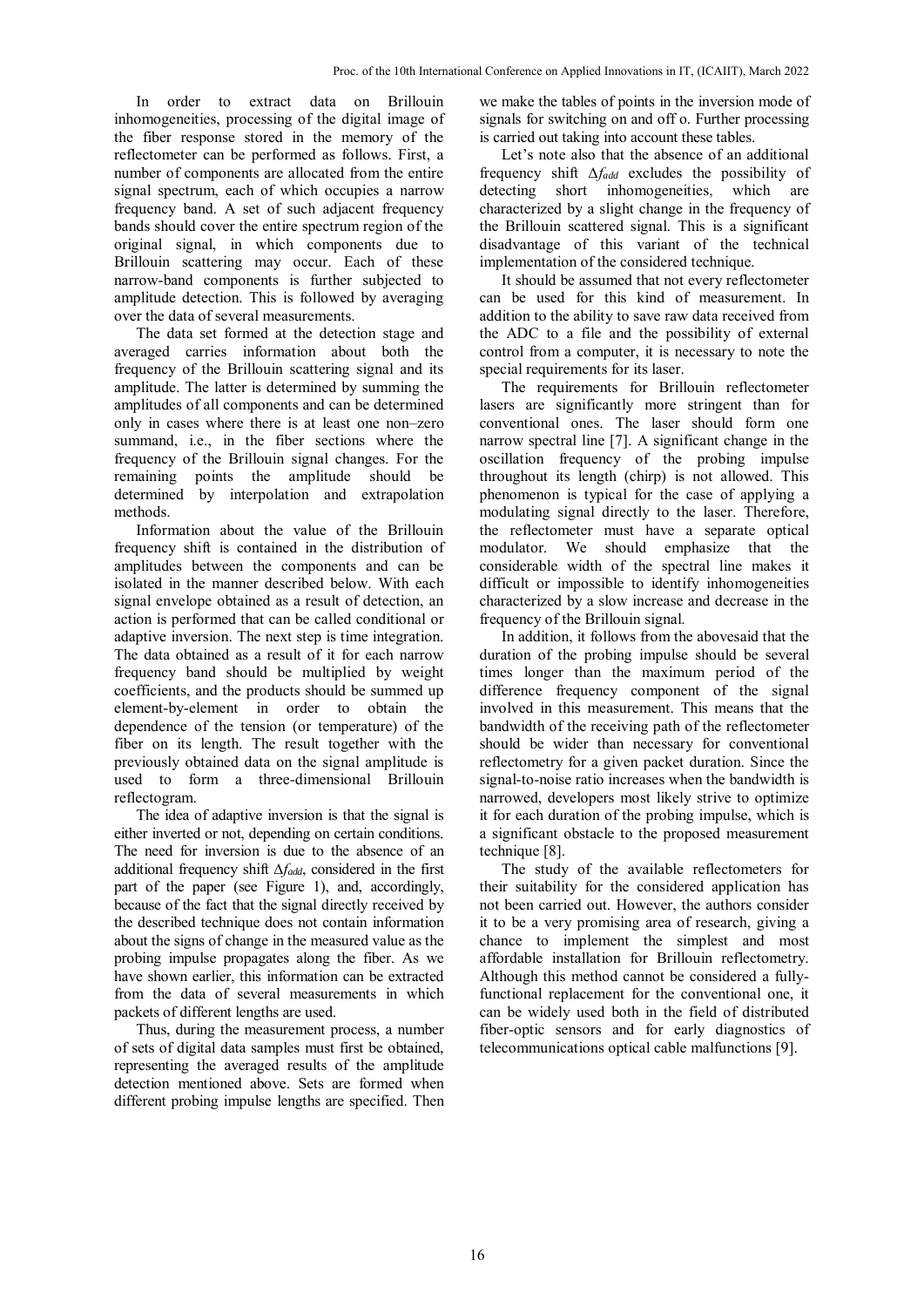## **3 RESEARCH AND DISCUSSIONS**

The authors of the report conducted experimental studies using the Brillouin optical reflectometer of the Swiss company "Omnisens SA" DITEST Interrogator on a single-mode optical fiber of the G.652 standard according to the scheme in Figure 4.

The magnitude of the Brillouin frequency shift from the radius of curvature of the optical fiber winding was investigated. At the same time, two cylinders with diameters of 37.5 mm and 19.9 mm were used. In both cases, 2 meters of optical fiber were wound on the cylinders. The measurements were carried out at different spatial resolution capabilities of the device.



Figure 4: The scheme of experimental studies.

The spectrograms obtained during the experiment are shown in Figures 5-8, where  $1 - 17$  turns, diameter 37.5 mm, 2 ‒ 32 turns, diameter 19.9 mm.





Figure 5: Spectrogram for an optical fiber of the G.652 standard at a resolution of (1-0.25) m.



Figure 6: Spectrogram for an optical fiber of the G.652 standard at a resolution of (2-0.25) m.

The additional Brillouin shift was 5.7 Mhz.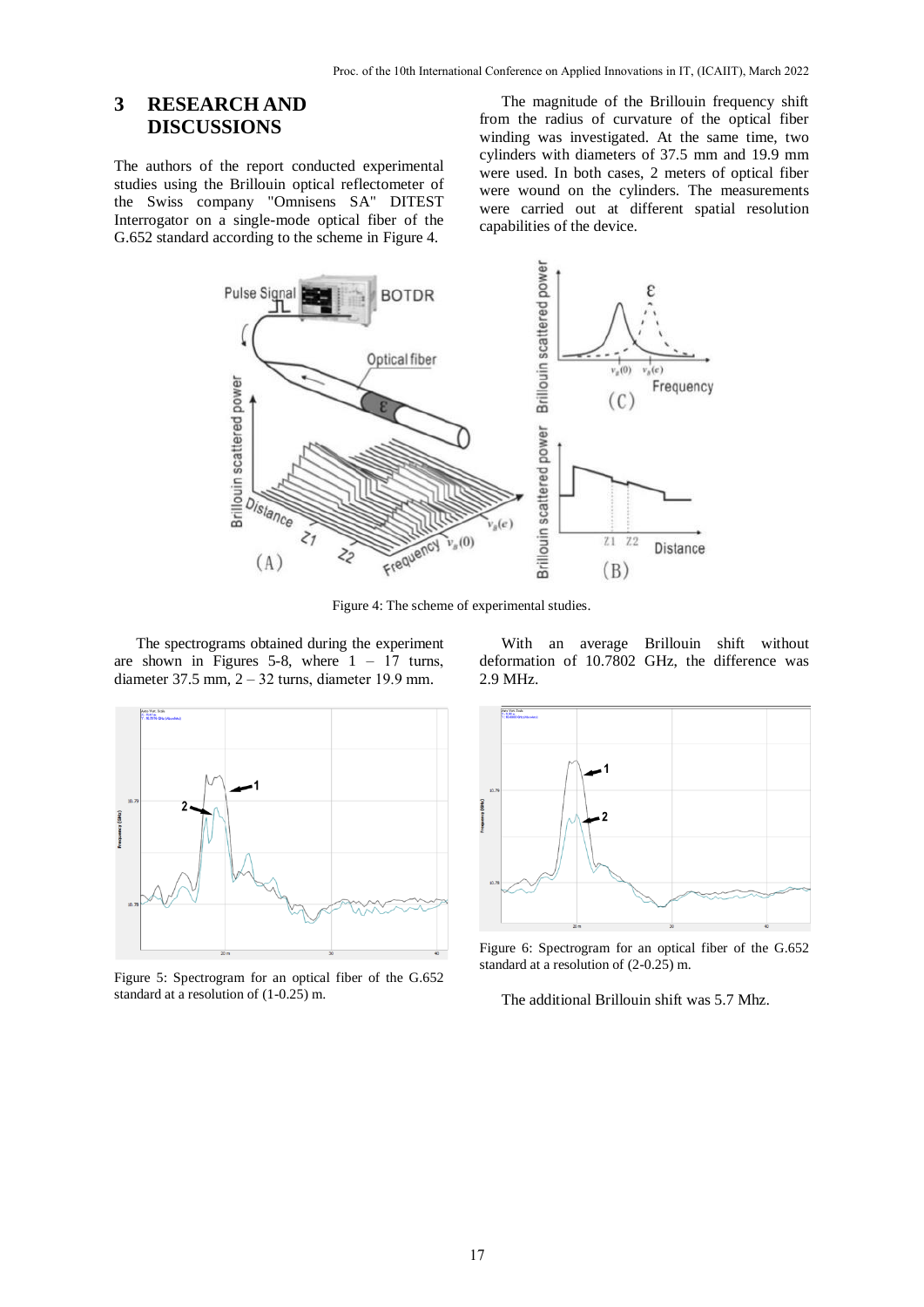

Figure 7: Spectrogram for an optical fiber of the G.657 standard at a resolution of (2-0.25) m.



Figure 8: Spectrogram for an optical fiber of the G.657 standard at a resolution of (1-0.25) m.

The results obtained show that the value of the additional Brillouin frequency shift is inversely proportional to the bending radius of the optical fiber.

#### **4 CONCLUSIONS**

The proposed model of frequency-difference Brillouin reflectometry enables the improvement of the control quality of the main transfer parameters of optical fibers. In addition, the model is efficient for monitoring during the technical operation of fiberoptic communication lines.

Optical reflectometers based on the Brillouin scattering principle can be widely used in telecommunications systems, mechanical engineering, electric power, construction, aviation and space. They can take a special place in control and automation systems of technological processes and objects. They are widely used to prevent natural disasters. However, there are no generally accepted or well-developed standards for Brillouin reflectometer applications, which has led to the embarrassing fact that they cannot be adopted in some intelligent design and construction structures, especially for safety-related functions. This fact is pointed out in the works of researchers S. Delepine-Lesoille, J. Bertrand, L. Lablonde and X. Phéron [10]. The details of the application should be guided and limited by the relevant industry standards. Proposals and the development of standards or guidelines are necessary to promote the popularization of the use of Brillouin reflectometers.

The objectives of further research will be the metrological analysis of all stages of transformation of measuring information and replenishment of the database of Brillouin spectrograms of optical fibers of various types. Of particular importance is the improvement of algorithms for the automatic processing of spectra in order to expand the functionality of the sensors under study.

#### **REFERENCES**

- [1] N. H. Zhu, J. H. Ke, and W. Chen, "Wavelength Coded Optical Time-Domain Reflectometry", Journal Of Lightwave Technology, vol. 28, No 6, March 15, 2010, pp. 972-976.
- [2] U. Glombitza, and E. Brinkmeyer, "Coherent Frequency-Domain Reflectometry for Characterization of Single-Mode Integrated Optical waveguides", Journal Of Lightwave Technology, vol. 11, 1993, pp. 1377-1384.
- [3] O. Kamatani, and K. Hotate, "Optical Coherence Domain Reflectometry by Synthesis of Coherence with Nonlinearity Compensation in Fequency Modulation of a Laser Diode", Journal Of Lightwave Technology, vol. 11, 1993, pp. 1854- 1862.
- [4] H. F. Martins, S. Martin-Lopez, and P. Corredera, "Coherent Noise Reduction in High Visibility Phase-Sensitive Optical Time Domain Reflectometer for Distributed Sensing of Ultrasonic Waves", Journal Of Lightwave Technology, vol. 31, No 23, December 1, 2013, pp. 3631-3636.
- [5] J. Luo, Y. Hao, Q. Ye, and L. Li, "Development of Optical Fiber Sensors Based on Brillouin Scattering and FBG for On-Line Monitoring in Overhead Transmission Lines", Journal of Lightwave Technology, vol. 31, No 10, May, 2013, pp.1559- 1565.
- [6] F. Barrios, S. López, A. Sanz, P. Corredera, and J. Castañón, "Distributed Brillouin Fiber Sensor Assisted by First-Order Raman Amplification", Journal of Lightwave Technology, vol. 28, No 15, August 1, 2010, pp. 2162-2172.
- [7] M. Belal, and T. P. Newson, "Experimental Examination of the Variation of the Spontaneous Brillouin Power and Frequency Coefficients Under the Combined Influence of Temperature and Strain", Journal of Lightwave Technology, vol. 30, No 8, May, 2013, pp. 1250-1255.